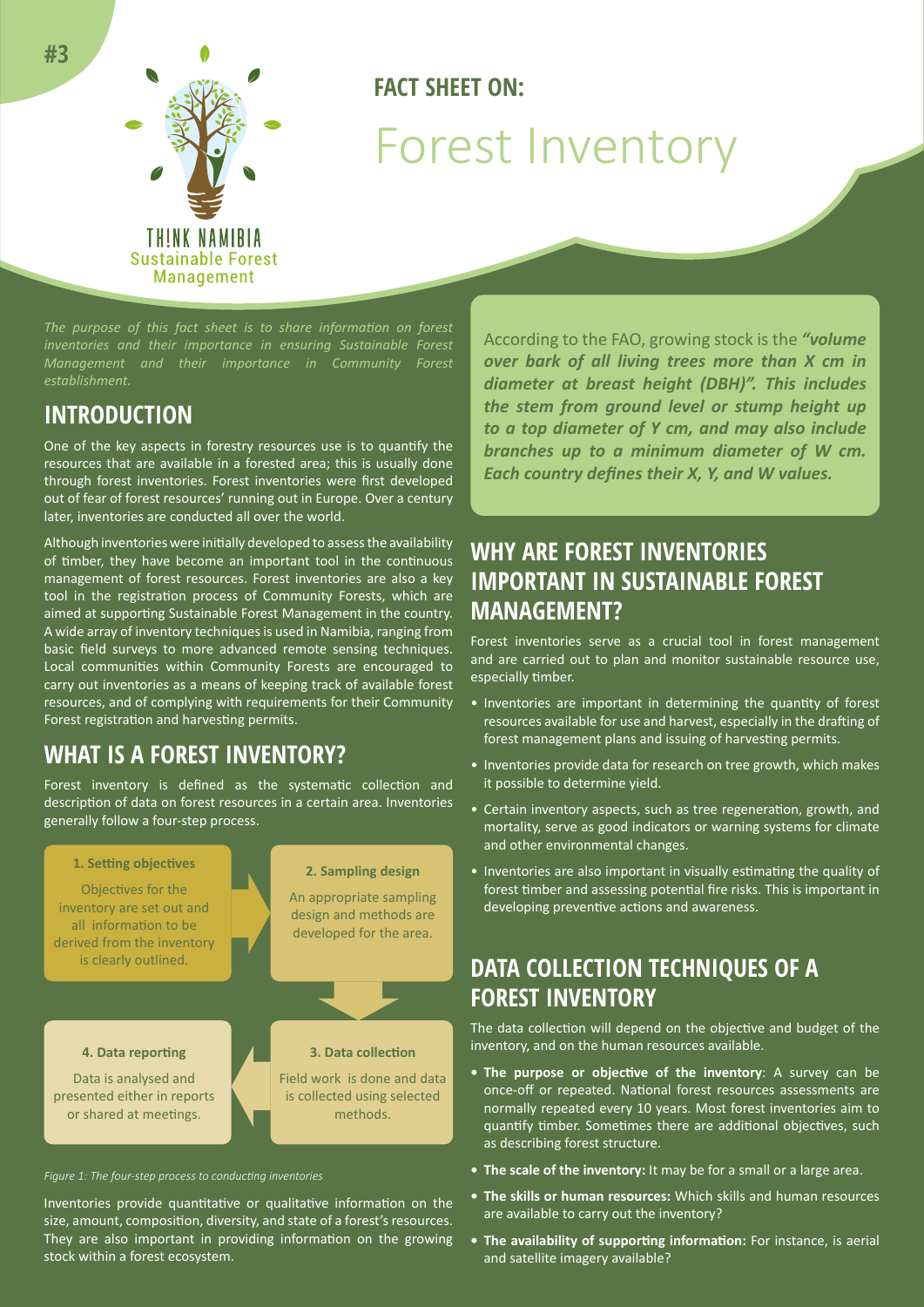### Field survey

The field survey method allows data to be collected on the ground by forest inventory teams. This can be a cost-effective method for local communities. A sample of the area can be surveyed, as large scale inventories would cost more. Ideally, permanent sampling plots are established; these can be surveyed frequently, depending on data needs.



 *Photo 1: Assessing tree cover in a field survey (Credit: N. Baptista)*

The Namibia Finland Forestry Programme was instrumental in conducting the regional forest inventory in the 1990s. The inventories were conducted in the northern and north-eastern parts of the country, using a field-based method of nested circular plots to collect data. This approach works well for open forests in dry climates.



*Figure 2: Nested plot design (Burke, Juola & Korhonen, 1996)*

*Table 1: Basic field measurements and required tools*

# **MEASUREMENTS TOOLS REQUIRED** Diameter Diameter tape, tree calipers, or measuring tape Height Clinometer or long pole Vegetation cover Measuring tape (line transects) Dendrochronology **Increment borer** Location **Contract Contract Contract Contract Contract Contract Contract Contract Contract Contract Contract Co** Regeneration Measuring stick Canopy cover **Bitterlich gauge**

### Drone imagery

Drone imagery is an innovative approach to performing vegetation inventories. It allows for rapid and efficient assessments of vegetation cover and even tree height over larger continuous areas. For areas of several km<sup>2</sup>, they are cheaper than aerial photography or satellite imagery with similar resolution. The use of drones is an approach that requires technical skills and know-how in implementation, which can be obtained through partnerships with institutions such as universities that carry out ecological research using drones. Some field surveys will still be necessary for measurements, such as tree diameter, which are important in forest inventories.



*Photo 2: A drone used for vegetation cover assessments (Credit: V. Amputu)*

### Remote sensing (GIS)

Remote sensing involves the acquisition of data from planes or satellites. Aerial photos or satellite images can be used to determine the extent of forest coverage and to estimate wood volume, forest density, and biomass over large areas. The use of near-infrared allows assessing the health of trees when they have leaves. Repeated assessments can be used to estimate changes in vegetation cover and other parameters over years. Remote sensing data can also be used to plan a field survey. Specialised training and software licences are required to be able to use remote sensing as a tool in inventories. The use of remote sensing in Namibia is hindered by open canopies in the forest areas, leading to images with mixed pixels: they combine the reflectance of trees, shrubs, soil, and sometimes even fire scars, making it difficult to distinguish forest and shrubland.

### QGIS

A Free and Open Source Geographic Information System



*Figure 3: QGIS is an open source GIS tool that allows the study of remote sensing data (https://qgis.org)*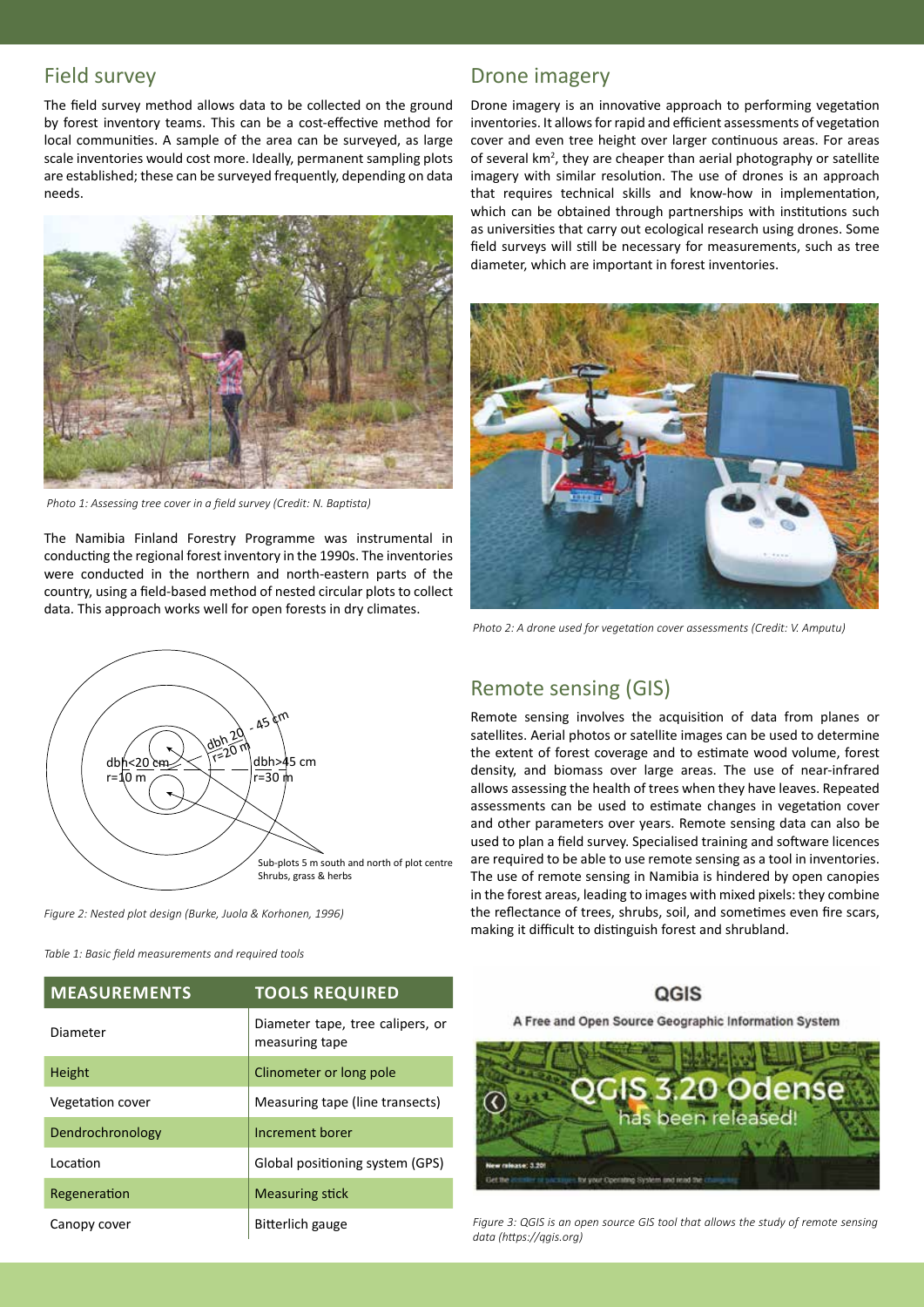### Estimation of growing stock and biomass

The first step towards estimating growing stock is determining the forested area.

### Average green vegetation biomass production in Namibia



*Figure 4: Vegetation biomass can also be estimated using remote sensing, which is relevant to determining carbon sequestration (Credit: University of Cologne)*

In Namibia the growing stock is calculated with volume equations for all trees of more than 5 cm in DBH and includes all branches. The equations were established as part of the Namibia Finland Forestry Programme and are based on trees felled in four regions, namely Zambezi, Otjozondjupa, Oshikoto, and Omusati.

### Estimation of tree growth using dendrochronology

Dendrochronolology is the study of annual growth rings in trees by assigning the ring formations to specific years or seasons. It is used to determine the age of trees and assess plant responses to different climatic conditions or to climate change. Dendrochronology is, however, not often used in Namibia because many tropical trees do not have annual growth rings, and the occurrence of annual growth rings has to be tested for each individual Namibian tree species. Considering the country's vulnerability to climate change, an alternative method has been used in estimating the ages of timber species based on their stem diameter.



*Photo 3: Using an increment borer to collect a tree core for dendrochronology*

*Table 2: Summary of vegetation parameters that can be measured by the different methods*

|                                             | <b>Field surveys</b> | <b>Drones</b>                                                                    | Remote<br>sensing                                                                |
|---------------------------------------------|----------------------|----------------------------------------------------------------------------------|----------------------------------------------------------------------------------|
| <b>Extent of</b><br>coverage                | Nο                   | Yes                                                                              | Yes                                                                              |
| <b>Diameter</b>                             | Yes                  | Yes, through<br>a relation<br>between<br>crown<br>diameter and<br>trunk diameter | Yes, through<br>a relation<br>between<br>crown<br>diameter and<br>trunk diameter |
| <b>Height</b>                               | Yes                  | Yes                                                                              | Yes                                                                              |
| <b>Density</b><br>estimations               | Yes                  | Yes                                                                              | Yes                                                                              |
| <b>Health and</b><br>vitality of<br>trees   | Yes                  | Yes                                                                              | Yes                                                                              |
| <b>Biomass</b><br>and volume<br>estimations | Yes                  | Yes                                                                              | Yes                                                                              |
| <b>Tree growth</b>                          | Yes                  | Yes                                                                              | Yes                                                                              |

Different methods serve different purposes and vary in terms of implementation costs and required skills. The methods can however be used in a complementary manner, which can be achieved through stakeholder partnerships and constant skills development.

# **CITIZEN SCIENCE AND COMMUNITY INVOLVEMENT IN FOREST INVENTORIES**

It is important for communities to get involved in forest inventories as it is an informative tool for their planning and management activities. It also serves as a good opportunity for capacity building and creating a sense of ownership.

- Some of the basic parameters in field surveys can be carried out by the community's appointed forestry rangers, some communities, such as the Likwaterera Community Forest, have been able to do this successfully.
- University students, preferably from the area, could be employed to carry out forest inventories as part of their studies and in cooperation with the community.
- Schools from within or near Community Forests can be encouraged to contribute to forest inventories as part of their environmental club outdoor activity.
- Collaboration and partnerships are highly encouraged, especially with local universities and research institutions, as these are good platforms for skills training in forest inventory methods, analysis and interpretation.

Forest inventories are a crucial component of forestry management and an important source of information for decision making. The inventory methods that a community selects must be in line with their capacity, to ensure that they can continue collecting data on a regular basis. It is however crucial for them to realise the benefit of partnerships with institutions that can help improve their forest inventory programmes.